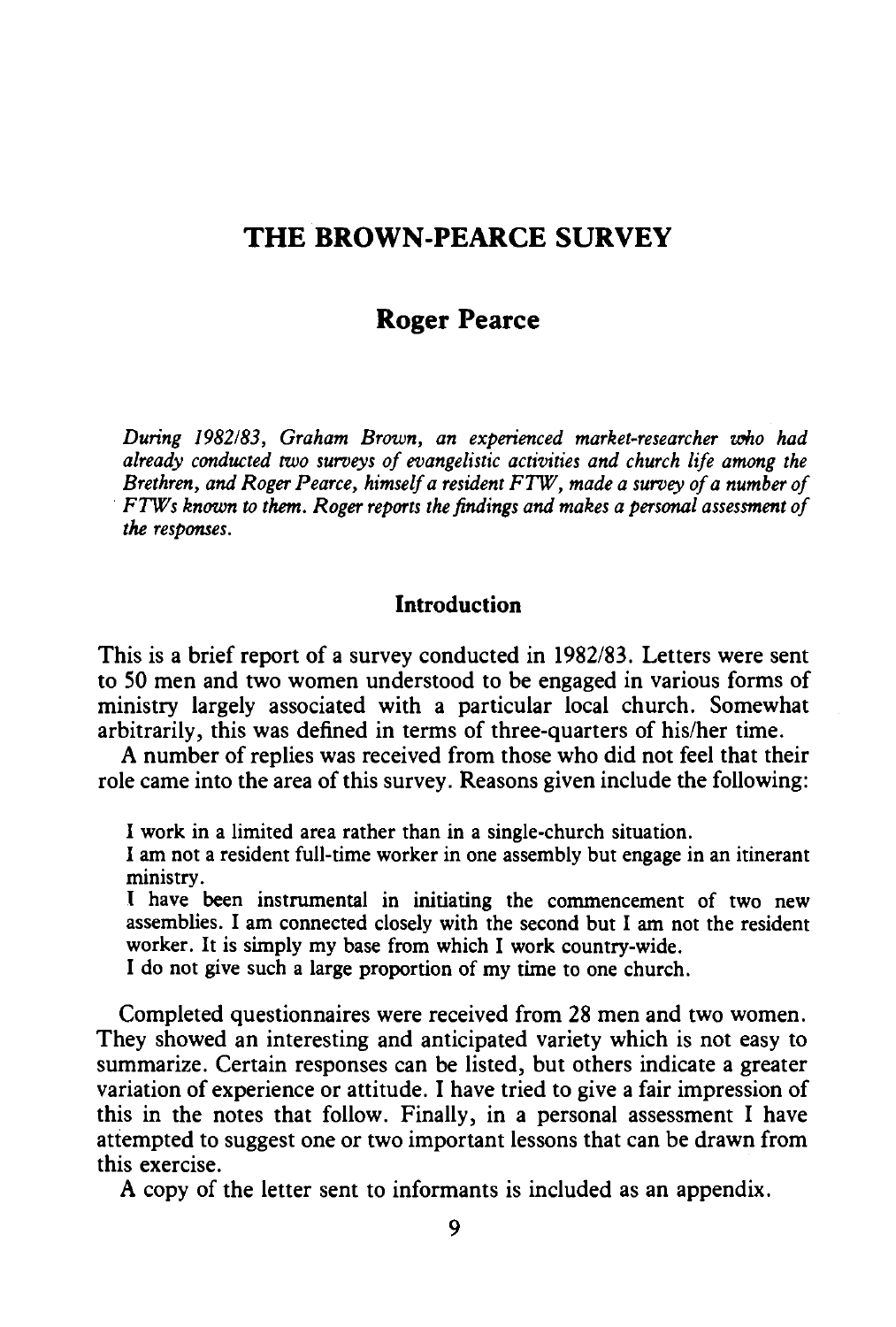### Summary of Responses

*When did these 30 FTWs begin their present appointments?*  1 had been appointed between 1966-70 and 3 between 1971-5. Others:



26 were first time appointments in full-time work in a local church but 4 had been in similar work before.

2 *At what age did FTWs enter their first such appointment?* 

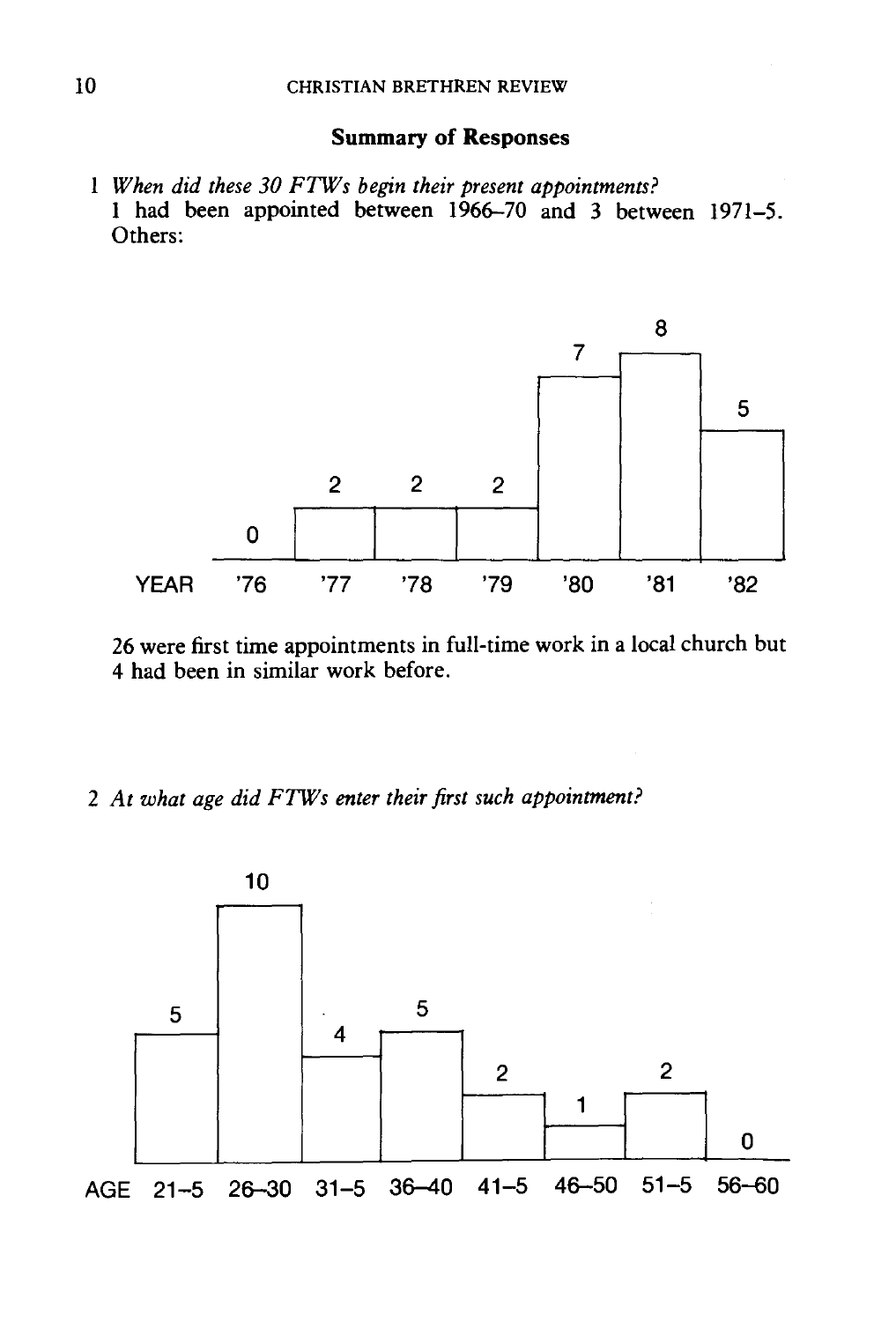| 3 What was the FTW's previous employment or situation immediately before<br>appointment? |                          |                                                                   |                |                            |                            |                         |
|------------------------------------------------------------------------------------------|--------------------------|-------------------------------------------------------------------|----------------|----------------------------|----------------------------|-------------------------|
| Missionary                                                                               |                          |                                                                   | 5              |                            | UCCF travelling secretary  | 2                       |
| Evangelist                                                                               |                          |                                                                   | 4              | Full-time work             |                            | $\overline{\mathbf{c}}$ |
| School teacher                                                                           |                          |                                                                   | $\overline{4}$ |                            | Full-time in other church  | $\mathbf{1}$            |
| Bible college student                                                                    |                          |                                                                   | 3              |                            | Occupational therapist     | $\mathbf{1}$            |
| <b>Bank</b> official                                                                     |                          |                                                                   | $\overline{2}$ |                            | Youth & community worker   | $\mathbf{I}$            |
| Retail trade                                                                             |                          |                                                                   | $\overline{c}$ | Solicitor                  |                            | $\mathbf{1}$            |
| <b>Family business</b>                                                                   |                          |                                                                   | $\overline{2}$ |                            |                            |                         |
| Of the $30:$<br>26 men are married 2 men are single                                      |                          | 4 What is the family situation of the FTWs?<br>2 women are single |                |                            |                            |                         |
|                                                                                          |                          |                                                                   |                |                            |                            |                         |
| Of those married:<br>6 do not have children 20 have children                             |                          |                                                                   |                |                            | $2\frac{1}{2}$ on average! |                         |
| 5 How many FTWs have a Brethren background?<br>21 have a Brethren background 9 do not.   |                          |                                                                   |                |                            |                            |                         |
| 6 Did the church have a FTW before?<br>7 churches had a FTW before this appointment      |                          |                                                                   |                |                            |                            |                         |
| 7 Where are the churches that have made such appointments?                               |                          |                                                                   |                |                            |                            |                         |
| London                                                                                   | 9.                       |                                                                   |                | (7 suburban 2 town centre) |                            |                         |
| South East                                                                               | 4                        |                                                                   |                | (3 suburban 1 town centre) |                            |                         |
| South                                                                                    | 3.                       |                                                                   |                | (1 suburban 2 town centre) |                            |                         |
| South West                                                                               | 6                        |                                                                   |                | (3 suburban 2 town centre  | 1 village)                 |                         |
| Wales                                                                                    | $\overline{2}$           |                                                                   |                | (1 suburban 1 town centre) |                            |                         |
| Midlands                                                                                 |                          |                                                                   |                |                            |                            |                         |
| East Anglia                                                                              | $\mathbf{1}$             | $(1$ suburban $)$                                                 |                |                            |                            |                         |
| Lancs/NW                                                                                 |                          |                                                                   |                |                            |                            |                         |
| Yorks/NE                                                                                 | $\overline{\phantom{0}}$ |                                                                   |                |                            |                            |                         |
| Scotland<br>Northern Ireland                                                             | 1<br>1                   | $(1$ suburban $)$                                                 |                |                            |                            |                         |
| (2 churches have more than 1 FTW)                                                        |                          |                                                                   |                | $(1$ town centre)          |                            |                         |
|                                                                                          |                          |                                                                   |                |                            |                            |                         |
| 8 How big are the churches making such appointments?                                     |                          |                                                                   |                |                            |                            |                         |
| Over 100 members<br>81-100 members                                                       |                          |                                                                   |                | 9 churches                 |                            |                         |
| $61 - 80$ members                                                                        |                          |                                                                   |                | 3 churches                 |                            |                         |
| 41-60 members                                                                            |                          |                                                                   |                | 4 churches<br>4 churches   |                            |                         |
| $21 - 40$ members                                                                        |                          |                                                                   |                | 4 churches                 |                            |                         |
| Under 21 members                                                                         |                          |                                                                   |                | 2 churches                 |                            |                         |
| (No reply from 1 church)                                                                 |                          |                                                                   |                |                            |                            |                         |

l.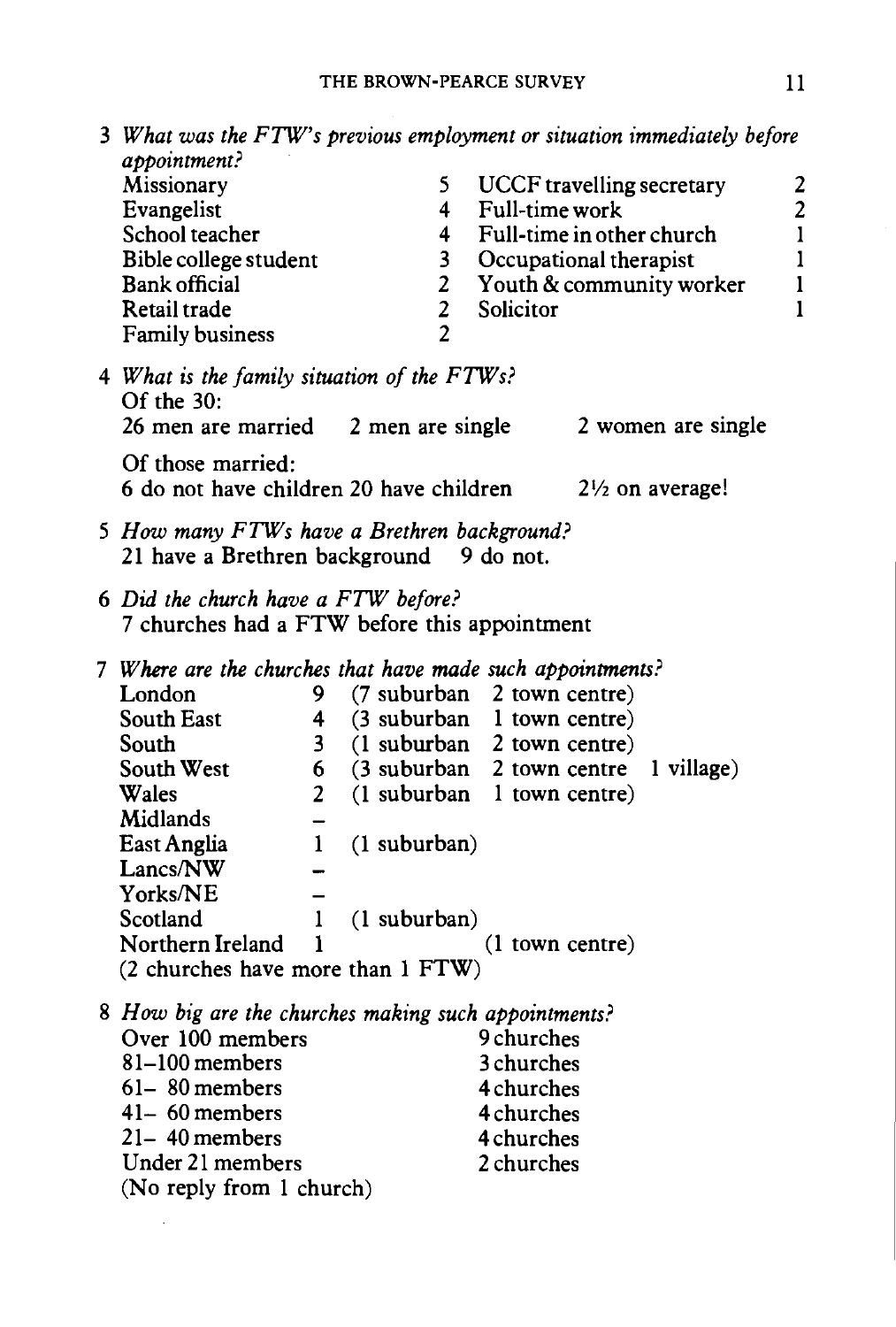|  |  |  | 9 Are these churches growing or decreasing? |
|--|--|--|---------------------------------------------|

|                          |                           | Average number<br>baptised in<br>12 months |
|--------------------------|---------------------------|--------------------------------------------|
| Of the 9 with over 100   | 2 are increasing fast     | $12$ *                                     |
|                          | 2 are increasing steadily | 12.5                                       |
|                          | 5 are increasing slowly   | 8                                          |
| Of the $3$ with $81-100$ | 2 are increasing slowly   | 5                                          |
|                          | 1 is decreasing slowly    | 5                                          |
| Of the $4$ with $61-80$  | 4 are increasing slowly   | 9.5                                        |
| Of the 4 with $41-60$    | 1 is increasing fast      | 8                                          |
|                          | 1 is increasing slowly    | 6                                          |
|                          | 2 are decreasing slowly   | 0                                          |
| Of the $4$ with $21-40$  | 2 are increasing slowly   | 2.5                                        |
|                          | 2 are decreasing slowly   | 1.5                                        |
| Of the 2 under 21        | 1 is static               | 0                                          |
|                          | 1 is decreasing slowly    |                                            |
|                          |                           |                                            |

 $(*1$  of the 2 increasing fast did not give the number of those baptised)

10 *How were the FTWs found by the churches?* 

In most cases the FTWs were well known to the churches. 14 of the 30 were already members of the churches and many more were known through regular speaking engagements. 22 were definitely 'approached' by the church, many invitations growing naturally out of increased involvement in the work of the church or out of a growing sense of call over several years, although for one, the invitation came 'out of the blue'!

5 others said that the process towards appointment began with their own initiative. These include someone who clearly had to prompt some elders who had not been alive to the possibility, and another who offered himself to a co-ordinated city area advance and through this was appointed to a new fellowship.

11 *What 'agencies' helped in seeking a position?* 

Only 8 definite responses were received to the question.<br>4 Bible College staff 4 via individuals

via individuals already in full-time work

## 12 *How did churches go about making an appointment?*

There was great variety—from the natural progression of a member of the fellowship gradually taking on more until an appointment became a step in the process, to the conscious praying and planning where procedures for appointment had been anticipated.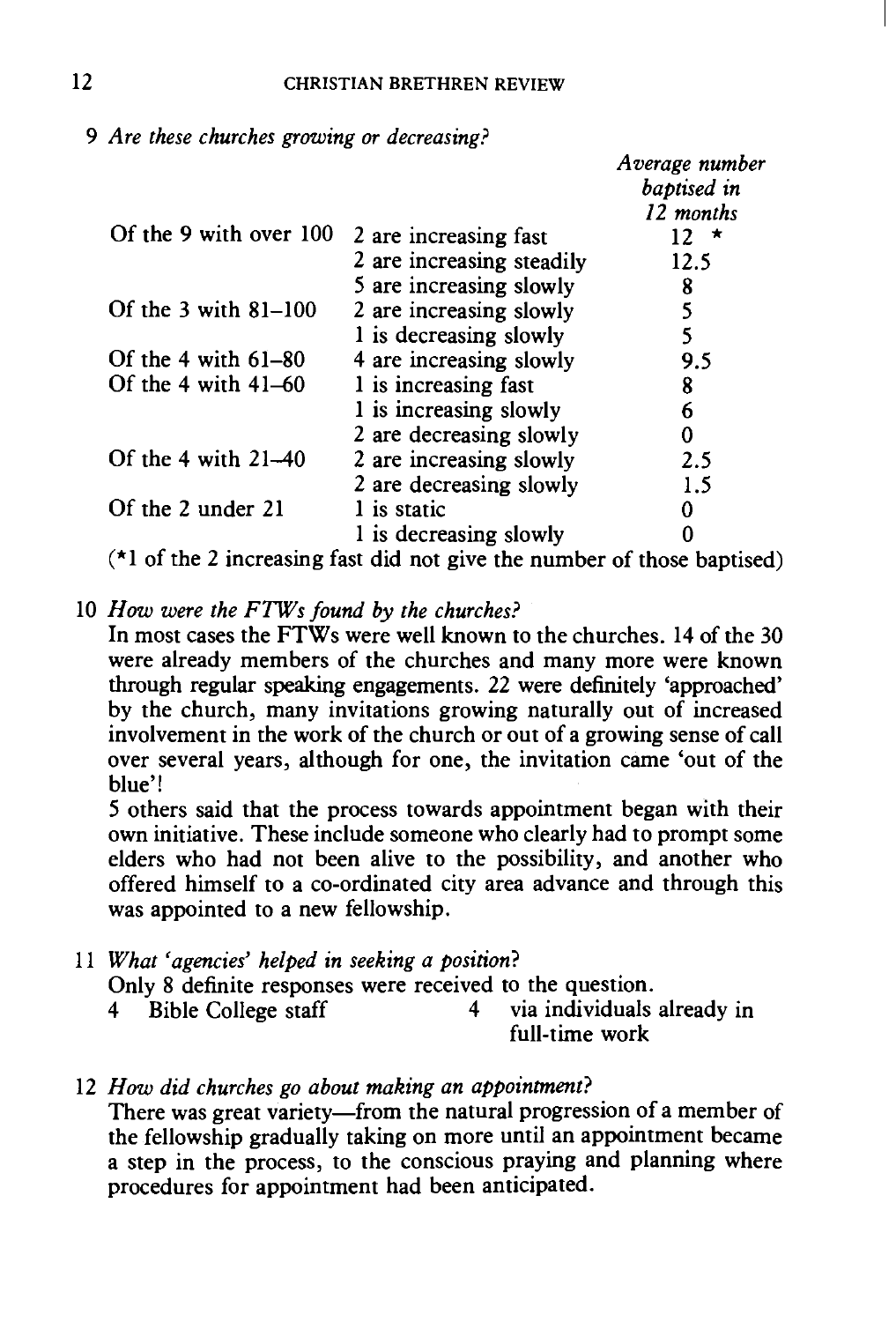Most had opportunity for considerable familiarisation in each direction. A good number had chatted with either the elders together, or a special delegation, and some who were not very well known had preached more than once to introduce them to members.

4 said that *one* elder had been 'the driving force' (or something similar), conducting most of the negotiations.

18 said that they had a time of discussion with the elders.

13 *Did the churches define the role of the FTW?* 

4 churches supplied a written job description.

Many of the FTWs wanted to know how the church defined their role. Most churches did not anticipate this need. 1 said 'they were very vague-a brother saw our role as "moving in and out among them" (whatever that might mean!)'

12 said they had to take their own initiative in working this out and some of these felt this was not ideal. eg:

Although attempts were made to discuss this when lack of role definition did cause problems, nothing really satisfactory was ever produced.

I asked on several occasions for a job description but got none so submitted one of my own for comment.

I asked four times for a written job description but never received one. They seemed unclear about what they wanted--or perhaps apprehensive about the reaction of others.

A good number, however, wrote of a trusting relationship, a process of working out a role with the elders, and of freedom to develop their role.

14 *How did the churches check the FTWs' suitability?* 

As above, many were already well known to the churches--18 stated this. 8 had been questioned fairly fully at a special meeting with the elders. Some were questioned widely on all beliefs, some had been asked about views on specific subjects such as ethical matters, marriage and divorce, charismatic issues, etc.

2 of these discussions had only taken place at the prompting of the FTW. 1 who was already well known thought it a possible mistake that he had not had a 'definite interview'.

We also asked FTWs if they had a chance to question the church. 1 thought 'that questions about the church were not expected!' Most knew the churches sufficiently well already. Others had a good chance to ask questions. 2, however, felt they had limited opportunity.

15 *What steps did churches take to prepare for an appointment?*  Much depended here on whether the church was simply strengthening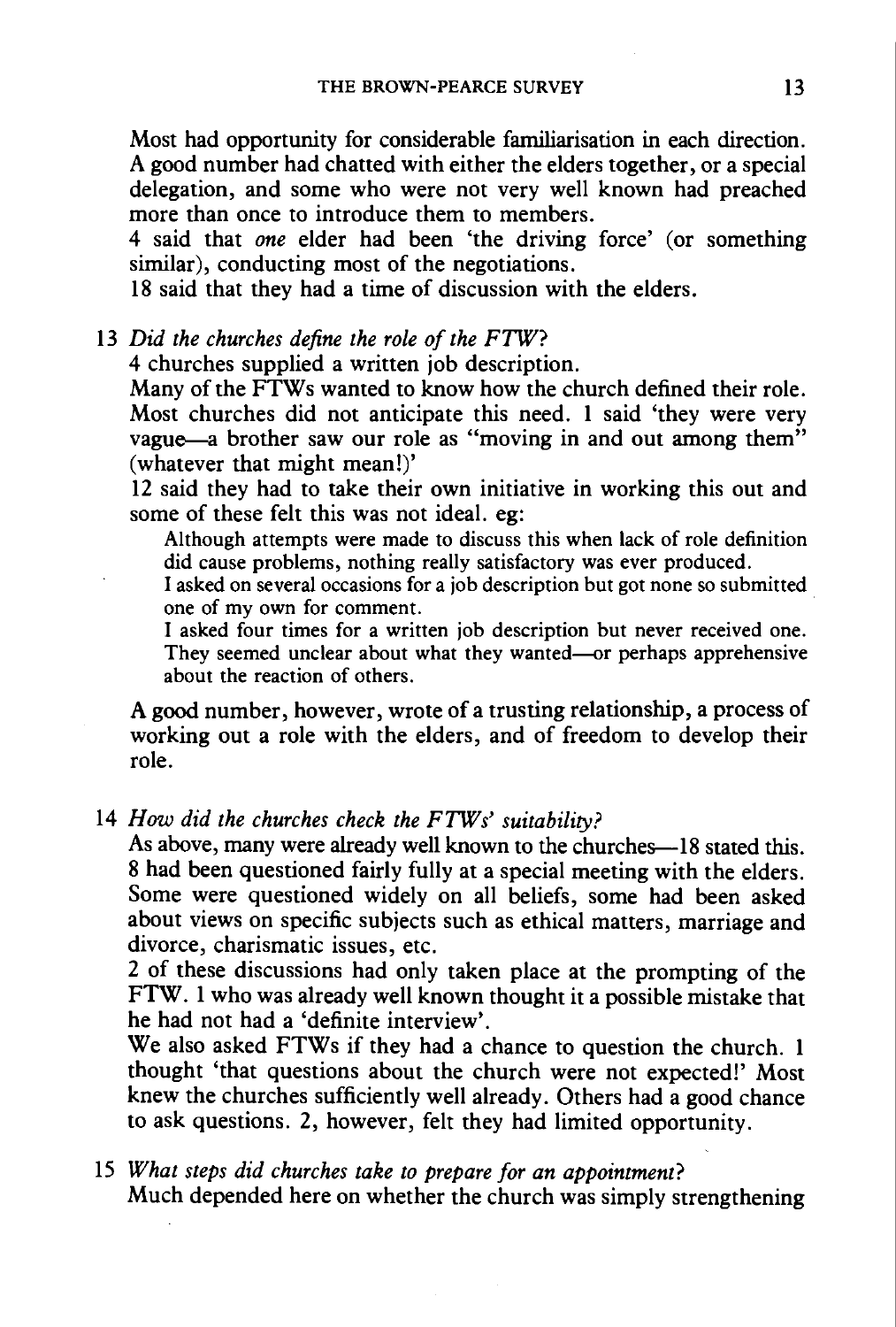a role that was already being exercised by a church member who then became their FTW, or whether the church was consciously restructuring its pattern of ministry. The former seemed to require little preparation compared to the latter where a variety of procedures were listed:

4 churches had letters or papers prepared to outline proposals to their members.

A similar number asked members to give some idea of their expected financial commitment to support an appointment.

17 described a fairly long process of building unity and understanding for such a step which included some of the following:

A series of Bible studies about the principle, special church meetings, inviting representations to elders, discussion in groups, individual consultation, times of prayer, a vote of members on the principle, a vote of members about the individual being considered, etc.

#### 16 *How are FTWs supported?*

Of the 30:

- 18 are on a fixed salary.
- 3 of these listed themselves as 'self-employed'.
- 8 said they were paid additional expenses eg: car costs, gas and electricity, visit home each year, help with rent, etc.

3 (including 2 of the 18 above) said they were paid a guaranteed minimum plus expenses from outside sources.

4 (including some of the above) have church-owned accommodation rent-free.

- 1 (of those with a fixed salary) has his mortgage paid.
- 3 (of those with a fixed salary) have a car supplied by the church.

Here are other individual responses from those not on a fixed salary:

My commitment was on a half-week basis. I was to give 50% of all my time. I was to look to the Lord to open doors to provide other remuneration.

I pay all my expenses from my investments.

The team with which I work provides a flat rent-free and the assembly provides financial backing for this. Remaining living expenses are from my own resources.

Agreed I look to the Lord for accommodation and finance and the church would do what they could. We have a council flat-finance comes from money given by church members specifically for our support, and support of our families and friends.

Individuals pay into a central fund on our behalf. From this (according to the amount regularly coming in), we draw a monthly allowance.

a. free gifts/expenses for preaching, etc. b. wife's part-time earnings.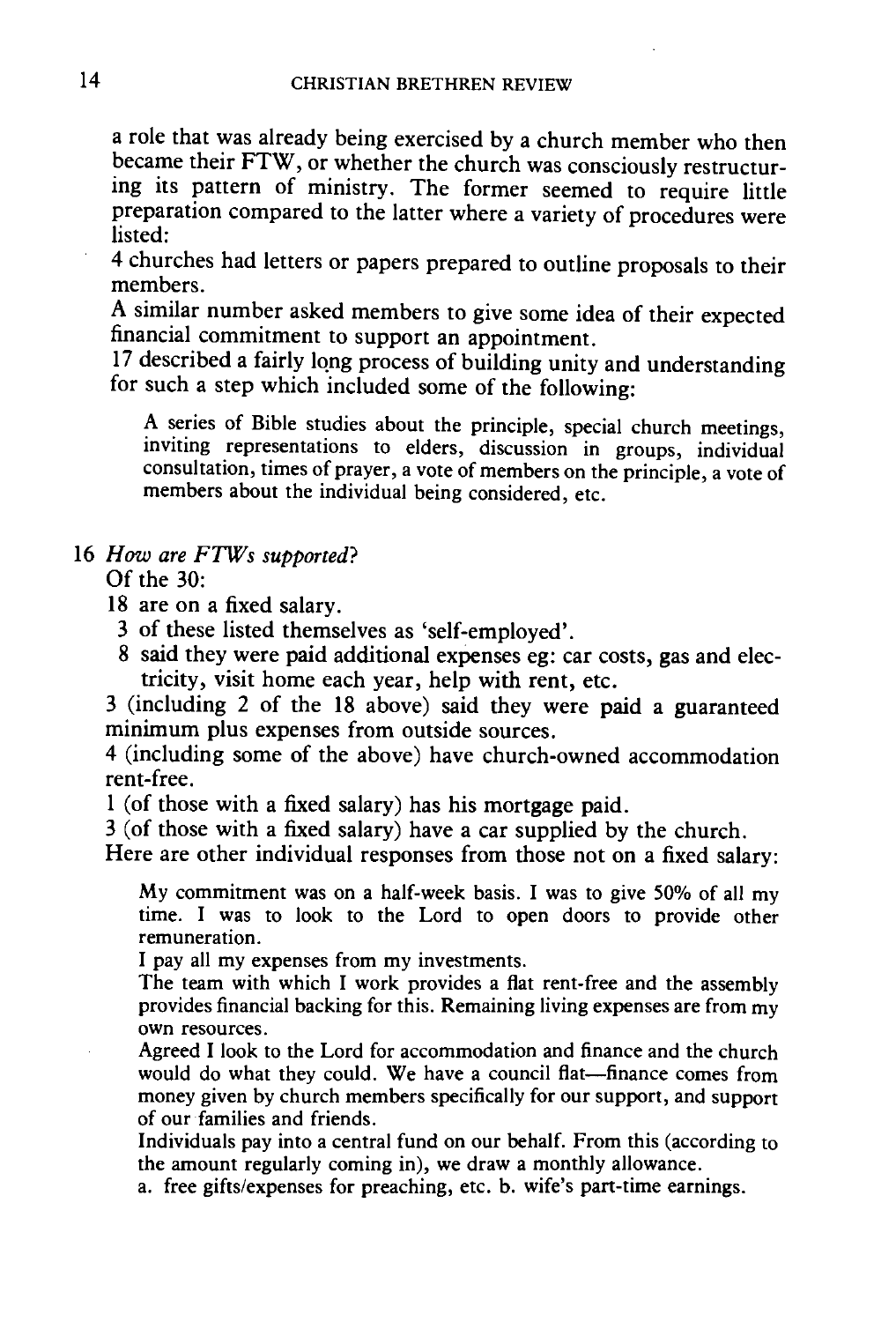We draw part of our living costs from overseas trips which we organise and the remainder is made up from gifts from many individuals/churches, etc. Church give £100 a month for rent etc and a collection 3 times a year. Other support comes from individuals and my wife's church (£50 a month).

In our discussion with the elders remuneration was never once raised. Only after we had taken up residence did we learn that the free will offering on one Sunday each month was to be given to us.

17 *Has the FTWs' role developed as envisaged?* 

16 said a clear 'yes'.

But some of these, and others, 13 in all, said their role had widened. Several were more involved than expected in teaching and pastoral care. Some stressed their role in being catalysts for change, and particularly in planning ahead.

A few have taken a central teaching role which has changed the pattern of ministry. One, however, recognised that he needs a fuller teaching ministry to complement his pastoral role ('the pulpit must be seen as part of the pastoral role').

6 raised problems about lack of clarity in defining leadership responsibilities and lack of a review procedure to assess how things are going.

1 expressed dissatisfaction with the development of his role: 'our objectives are right and our methods are acceptable, but spiritual lethargy prevents many believers from getting involved'.

#### 18 *What changes have FTWs tried to make?*

Most mentioned several items:

- 10 -the programme of Sunday services-many wanting to meet family needs (inside and outside the fellowship), some wanting an atmosphere which was not strange to outsiders, some wanting renewal in the breaking of bread services
	- $9 a$  greater involvement in caring in the community and a realistic evangelistic outreach
	- 8 -a programme of consecutive Bible teaching
	- 8 -the development of house groups
	- 6 -more mobilisation of all the members' gifts, and for some, more stress on the charisma in the widest sense
	- 4 -more clarity over leadership, more open government and stronger leadership
	- 3 more awareness of pastoral needs, the needs of young Christians, the ministry of women to be encouraged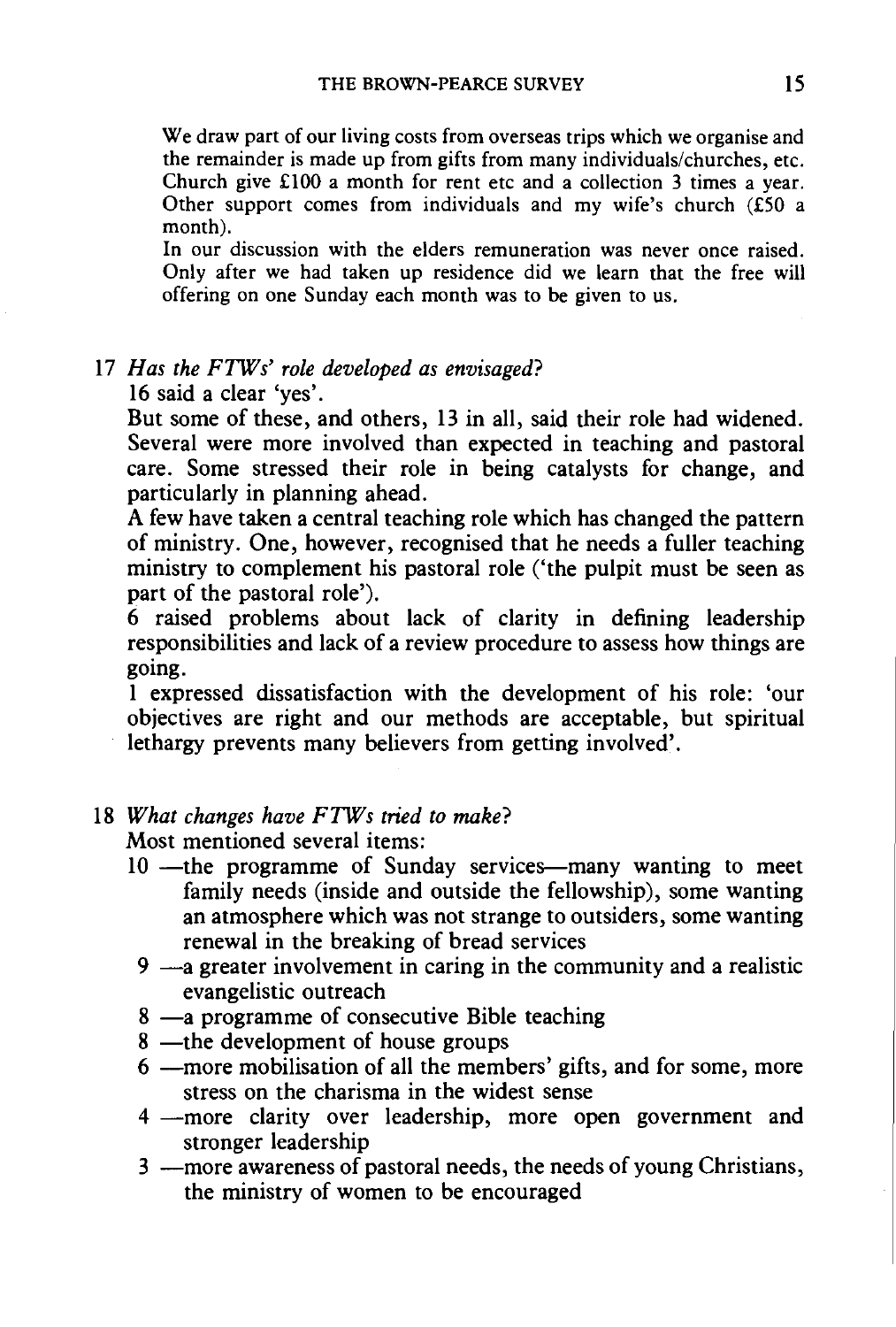- 19 *What are the top priorities of FTWs?* 
	- Again, most mentioned several items which are not easy to summarise:
	- $11$  -caring evangelism in the local community: eg 'mobilising the whole membership for this' 'breaking down barriers around church' 'a new evangelistic thrust in our community' 'reaching whole families for the gospel' 'real conversion growth'
	- 4 -building up the fellowship; 'renewal and restoration', 'growth of fellowship'
	- $4 -$ 'to be a catalyst', 'to initiate change', to give 'vision and direction'
	- 4 -discipling new believers, personal work
	- 3 -training and equipping: 'motivating and training'
	- $3$  -Bible teaching
	- $2 -$ voung people's work
	- 1 deepening spiritual life of leadership

## 20 *Do FTWs have any stated 'position' in the church and how are they related to the leadership?*

Of the 30:

- 17 are elders in their churches.
- 8 are referred to as 'pastors' (1 of whom is not an elder).

7 have other titles, eg: pastoral worker, church co-ordinator, evangelist, youth leader, pastoral co-ordinator, youth co-ordinator, community and pastoral worker.

11 have no title apart from elder (if they are elders).

4 are not elders but meet with the elders for the whole or part of their meeting.

21 *What advice would FTWs give to churches considering an appointment?* 

These responses are set out under my own headings in logical order rather than according to the frequency they were mentioned. Many, of course, listed more than one point for consideration.

*26* mentioned *making the role clear.* They wanted the church to give a lot of thought to why they needed help and discussing together what kind of person is required.

State clearly what you want him to do and what he is *not* being called to do. Test motives to see if members are looking for someone to do the work they are too lazy or scared to do.

Don't make him an odd job man-the FTW is to help you move forward. Don't look for a 'pastor' as the 'answer'. He will be most use where the church is already on the right lines.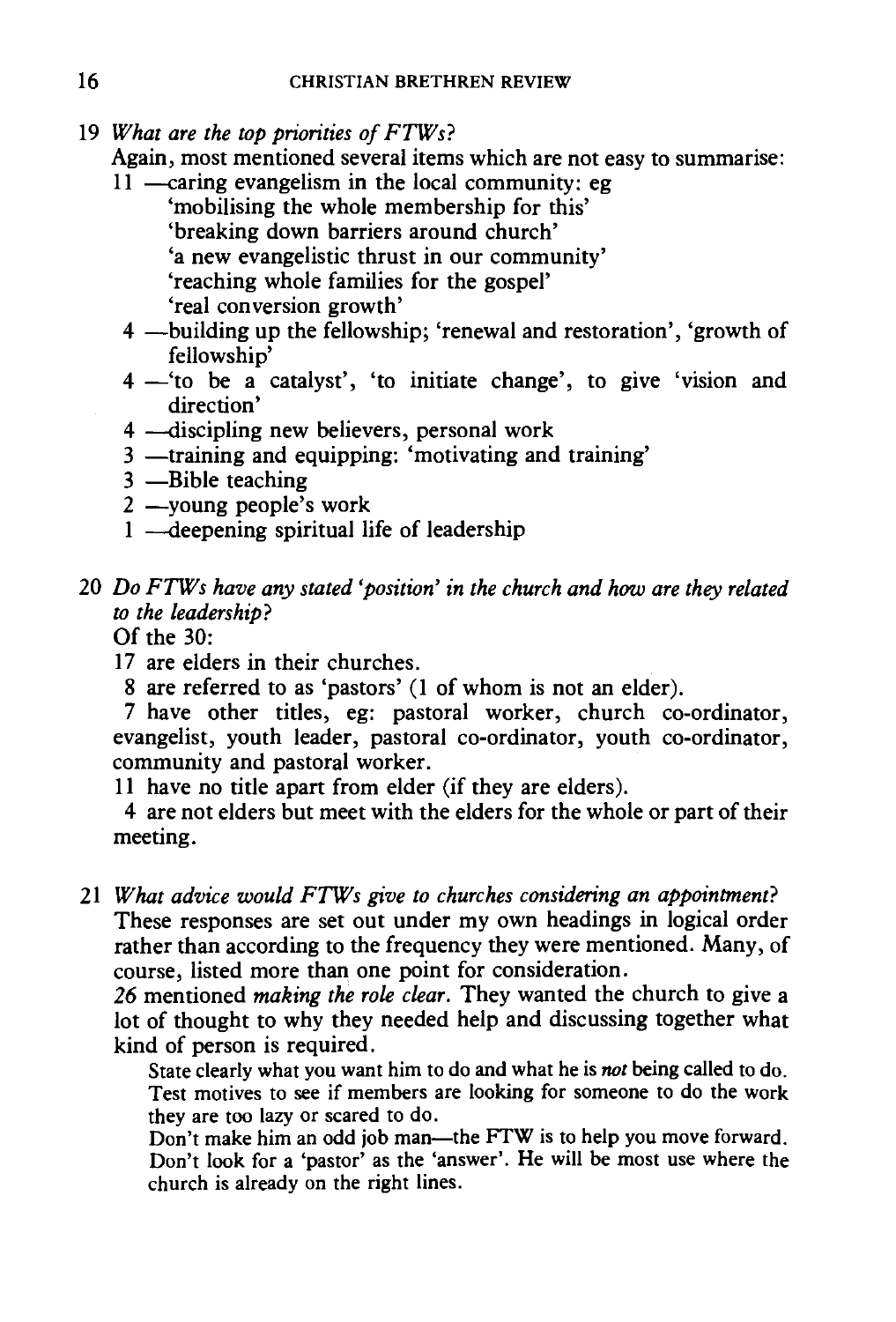*2* suggested asking a FTW from elsewhere to *analyse the needs* of the church.

*19* mentioned *preparing the way.* 

4 stressed that the. elders need to be in accord and must lead by bringing clear and firm proposals to the church.

9 stressed the importance of prayer, particularly for a period of time after an initial discussion of the possibility.

12 stressed the need for full consultation with members providing a full and free flow of information and conversation between elders and members.

*16* mentioned *finding the person.* 

13 advised looking amongst those who have already been of service to the church especially in the membership.

5 suggested areas of possible supply and contact: Bible colleges, other churches, missionary contacts, national Christian organisations, Brethren communication channels, etc.

1 said 'Don't stereotype the man in advance.'

7 made suggestions for getting to know a candidate before appointment.

*16* mentioned *Finance.* 

Practical suggestions included:

appoint 2 leaders to work out arrangements

determine the extent of the church's financial commitment.

Suggestions about remuneration varied *between:* 

work out the arrangements with generosity

make the negotiations realistic by taking advice from other FTWs and the man himself

be ready to pay the average salary of leadership or membership

base thinking on average church member expenditure: house purchase, mortgage costs, etc

*and* 

don't pay a regular wage! give him expenses and gifts weigh carefully the Muller principle and, if another arrangement is arrived

at, make sure it involves as much faith

*15* mentioned *the FTW and the church's development.* 

taking on a FTW will be felt to be a major change but it must be recognised that this is only the *start* of change

the appointment must be tied in with a vision for church growth

the FTW must have vision-a shepherd who goes nowhere is no good for the sheep

allow the possibility of the FTW taking initiative on the methods of implementing the job description

plan for regular evaluation of the FTW's work

*4* mentioned *the church's attitude to the FTW* 

important to have a public recognition of his calling and appointment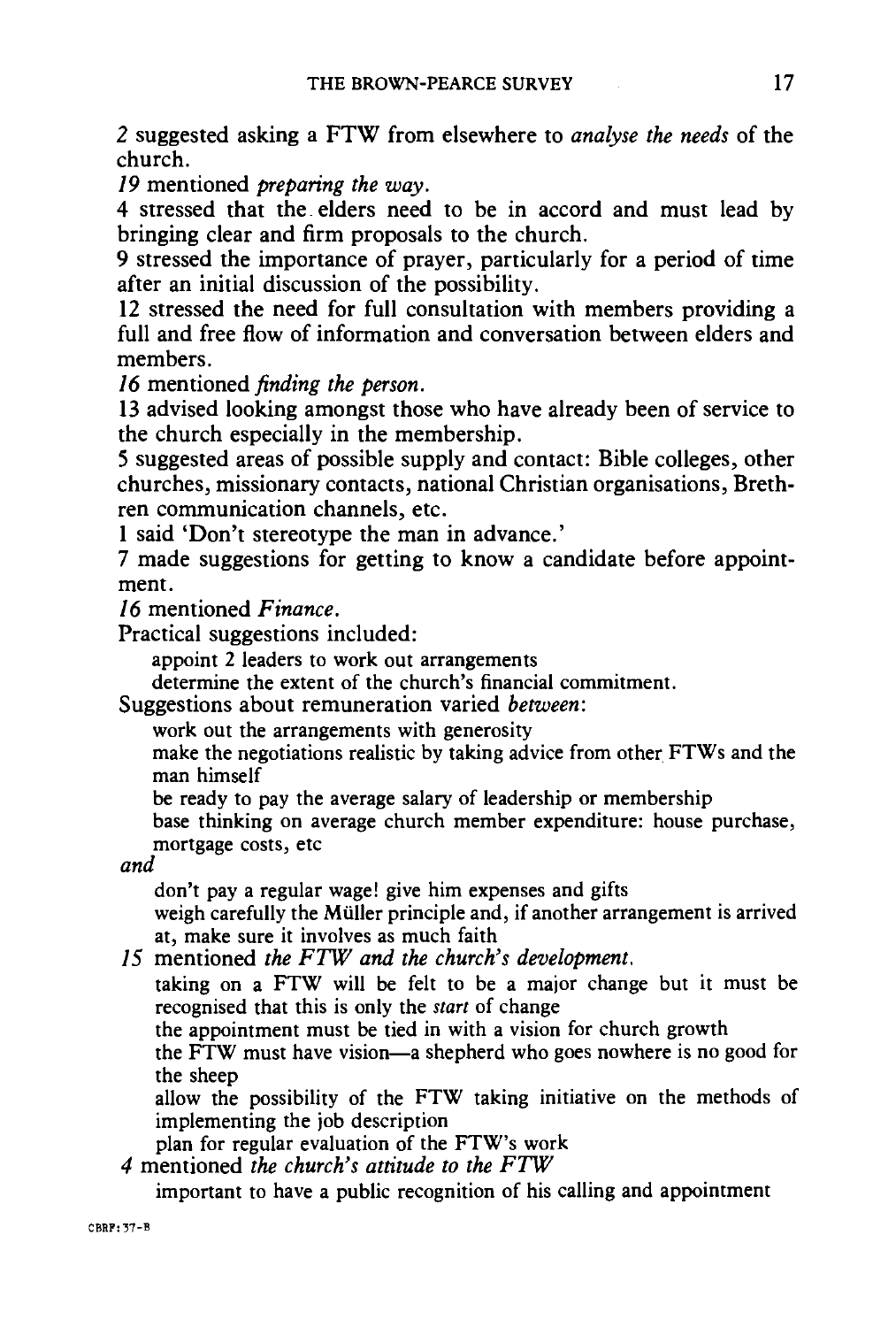respect the FTW-you are taking on a skilled person and should treat him/ her accordingly

pay him on time!

ensure that you include wife and family in your consideration before and after the appointment

22 *What advice would you give to someone thinking of the possibility of becoming a full-time worker in a local church?* 

20 mentioned *getting advice.* 

seek advice from an experienced worker

spend time with the elders of a church with a FTW and pump them re the whole arrangement

every pastor needs a pastor, and someone who knows the church but is not a leader of it, is ideal

link up with either a Baptist minister or a FTW

*15* mentioned *the need for a job description.* 

I recommend that the potential worker ask the church leaders what their aims and goals are as a church for the future, and what they feel a worker could achieve

have a written job description

2 suggest observing, assessing and offering your own job description, 1 of these suggesting 'checking that you can bring the changes you see are needed without traditions hindering'.

Another suggests: 'listen to the elders about what *they* want. Compare your gifts to their needs and mutually agree on a job description'. One woman suggests asking the elders 'if she will meet opposition from those outside the leadership over her role, and asking them to indicate how they will support and advise her when this occurs'.

*9* mentioned *financial and working arrangements.* 

agree financial arrangements before accepting the job-too late to moan after

financial details are always difficult but the tendency is for them to be ignored or left undiscussed which is unsatisfactory

*2* suggest getting *advice from a Christian accountant.* 

Other matters touched on: days off, holidays, outside engagements, etc

get the time-off situation sorted out

*8* mentioned *provision for review.* 

Comments here were related to supervision and support of the FTW and the extent to which the church was willing to see change. Some FTWs had obviously experienced a lack of opportunity to report to the elders and to the church, and a lack of readiness to review progress.

Establish what the channels of communication are to be: to whom is the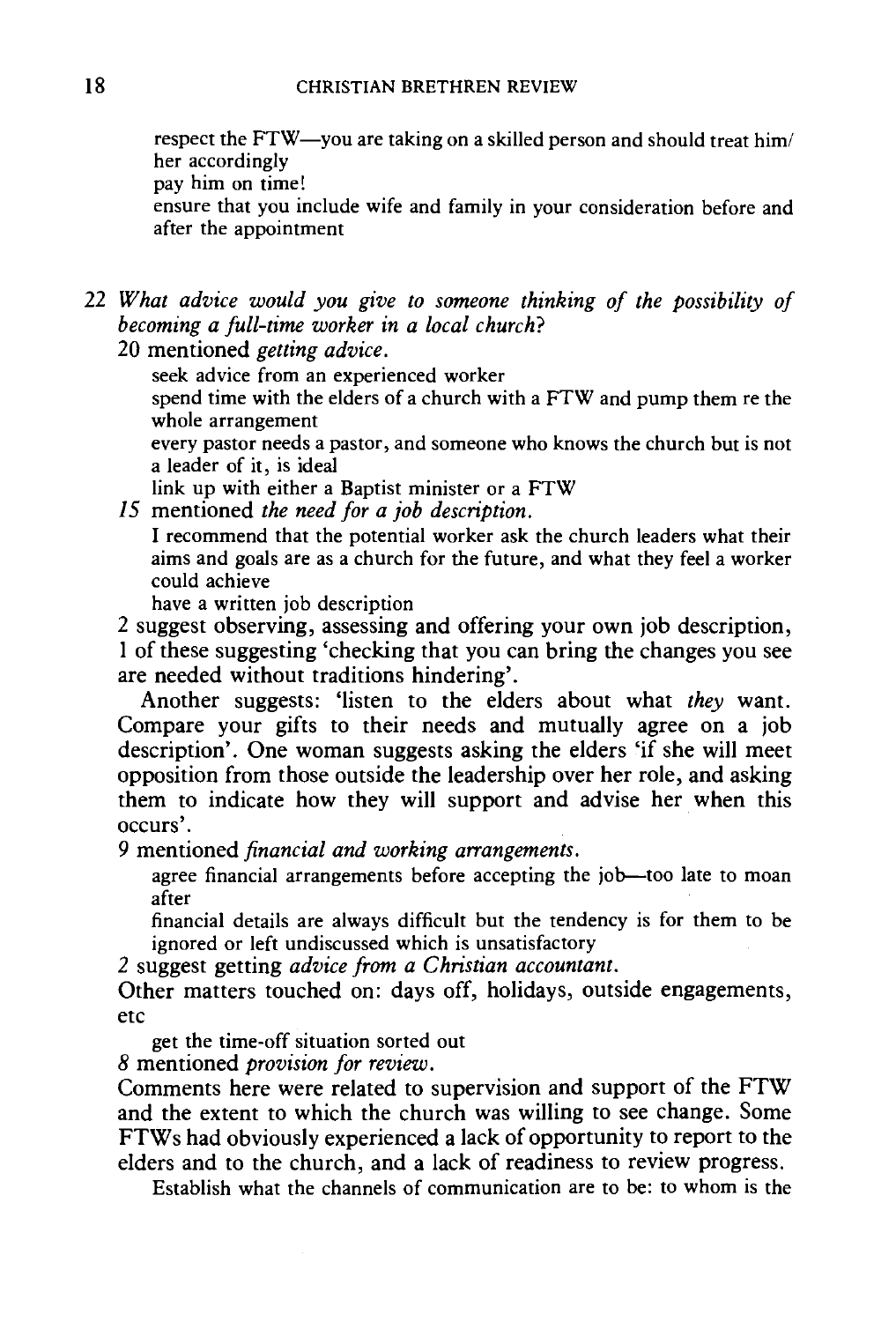FTW directly answerable? What decision making and implementation authority will you have?

*5* mentioned *knowing the church.* 

They stressed the need to talk at length with the elders and to get to know them well.

You interview them!—why have you asked me? Are the church behind your approach? What do you see as your greatest need? Do you have any recent or specific problems?

Some spoke of the need to get the church's views on sensitive matters. Find out how prepared the church is for change. If they are conservative in

this area, he will have a great deal of frustration.

*4* mentioned *freedom to exercise gifts.* 

The particular difficulty that led to these comments seemed to be that those with a gift for teaching had been frustrated by going against the grain of an apparent Brethren antipathy to planned consecutive Bible teaching.

Many also, of course, stressed the importance of prayerfulness, conviction of call, and patience. And one said: 'Don't look to a Brethren assembly unless you have stamina, a brass-neck, tough skin, utter conviction as to your calling. Full-time ministry is tough in an assembly and could be much easier elsewhere.'

## A personal assessment

The responses to the questionnaire show a variety of definitions of the role of a FTW. Some see the FTW as fulfilling a ministry *attached* to the local church, but with the church itself remaining much the same. This may be possible with a youth worker or children's evangelist. But this particular questionnaire was interested in churches which viewed the appointment of a FTW as an opportunity to regain some of the original Brethren hopes for flexibility and development according to the Spirit's guidance, for a freedom to be biblical rather than traditional. Where a church does not have this vision of the FTW as a catalyst for change there is bound to be some disappointment in taking on a FTW.

This questionnaire not only brought out some of the principles involved in the appointment of FTWs in any kind of church. It has pointed out some particular problems specific to the Brethren. This assessment is related to the latter.

Most FTWs have two important characteristics. The first comes from experience outside the Brethren sub-culture. FTWs who have worked overseas or in other Christian spheres have realised that many traditional Brethren church patterns are cultural rather than biblical and that the stereotyped pattern typical in the UK is not a biblical norm and has certainly been restricting renewal and growth in recent years. The second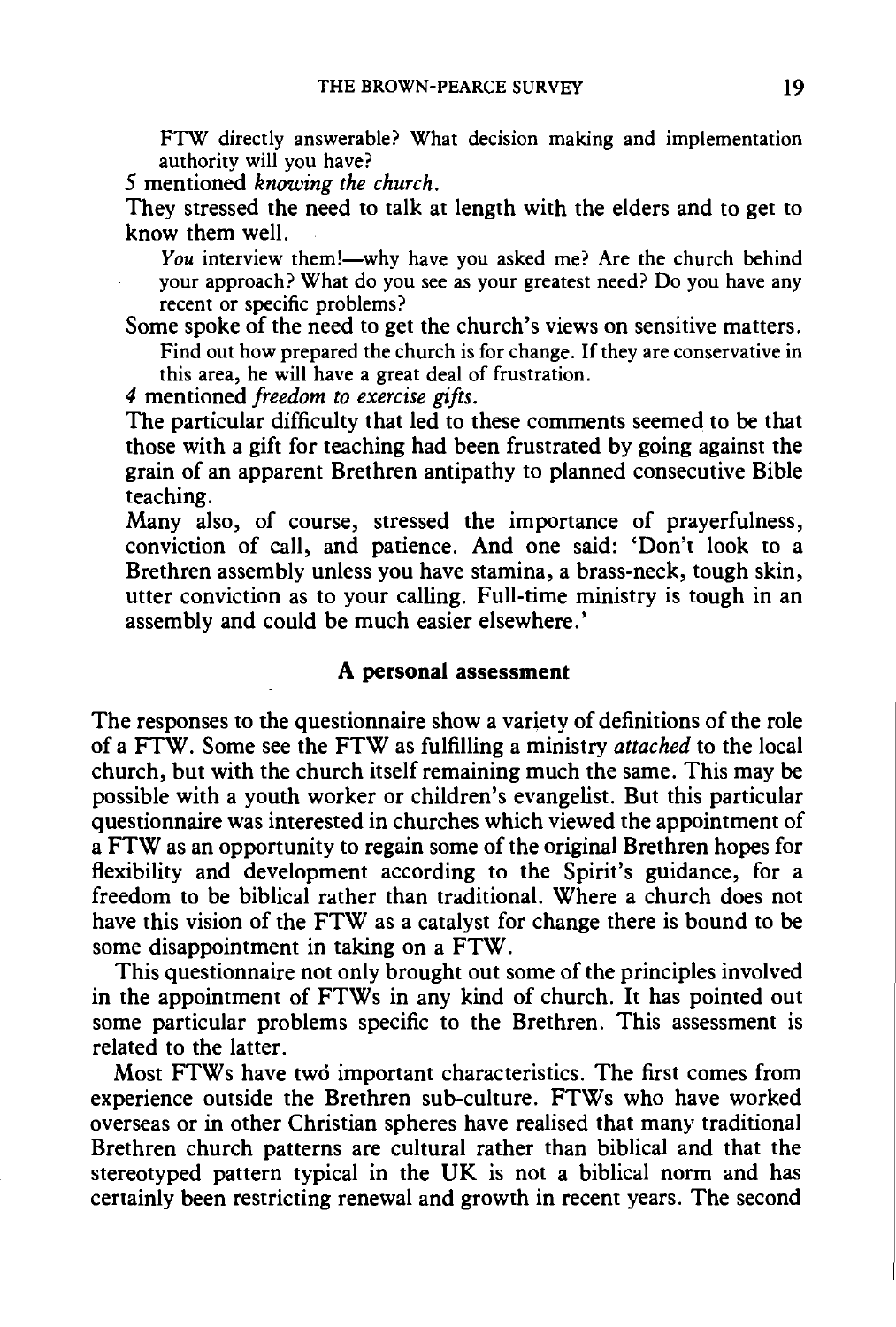comes from Bible college training (or even professional training in some cases) where they have learnt to think biblically about church structures and evangelistic outreach. They have a sense of mission which they find many churches lack. They have a real vision for freeing church life from a maintenance complex, which keeps a church calendar moving along rhythmically, and want to instill a sense of purpose, flexibility, growth and fruitfulness.

These attitudes cause many churches to feel threatened. This could be illustrated by an example familiar to many churches considering change. The elders suggest that a morning family service would be more realistic for attracting outsiders and propose moving their breaking of bread service to the evening. In some churches many people would find difficulty with that proposal. The reason would be discomfort along two possible lines:

1. a feeling that they are betraying a certain godly tradition;

2. a feeling that the adjustment would be too disturbing to their longunchanged Sunday lifestyle.

Both reactions would be very common and very understandable. What leads to deep concern is that the average church member has never been helped to think biblically about such changes. On the first issue above, it would be realised that the New Testament gives no authority for a particular pattern, and on the second the need to sacrifice self-interest would be realised if a genuine evangelistic concern was present (as it was formerly with the timing of the 'gospel meeting'). What makes this relevant to the FTW question is that if a church has little experience of thinking biblically about structures and has either settled changes by expedience or has avoided such changes altogether, then the appointment of a FTW will bring difficult tensions.

This observation comes from my reading of an interesting paradox in the answers to those questions which sought the advice that FTWs would give to churches or to FTWs who are contemplating an appointment. Many responses stressed two apparently conflicting concerns. The first was an almost universal emphasis that churches must analyse their situation, determine their needs and state as precisely as possible what the role of the FTW should be. Some had in fact asked elderships for a written 'job description' but had not received one. A few had presented their own for discussion.

The second opinion, expressed almost as much as the first, was a recommendation that churches allow their FTW to develop his/her ministry and not to tie them to too-limited a role.

Now, on the face of it, FTW s could be accused of having their cake and eating it! On the one hand they want to be clear what their job is, and then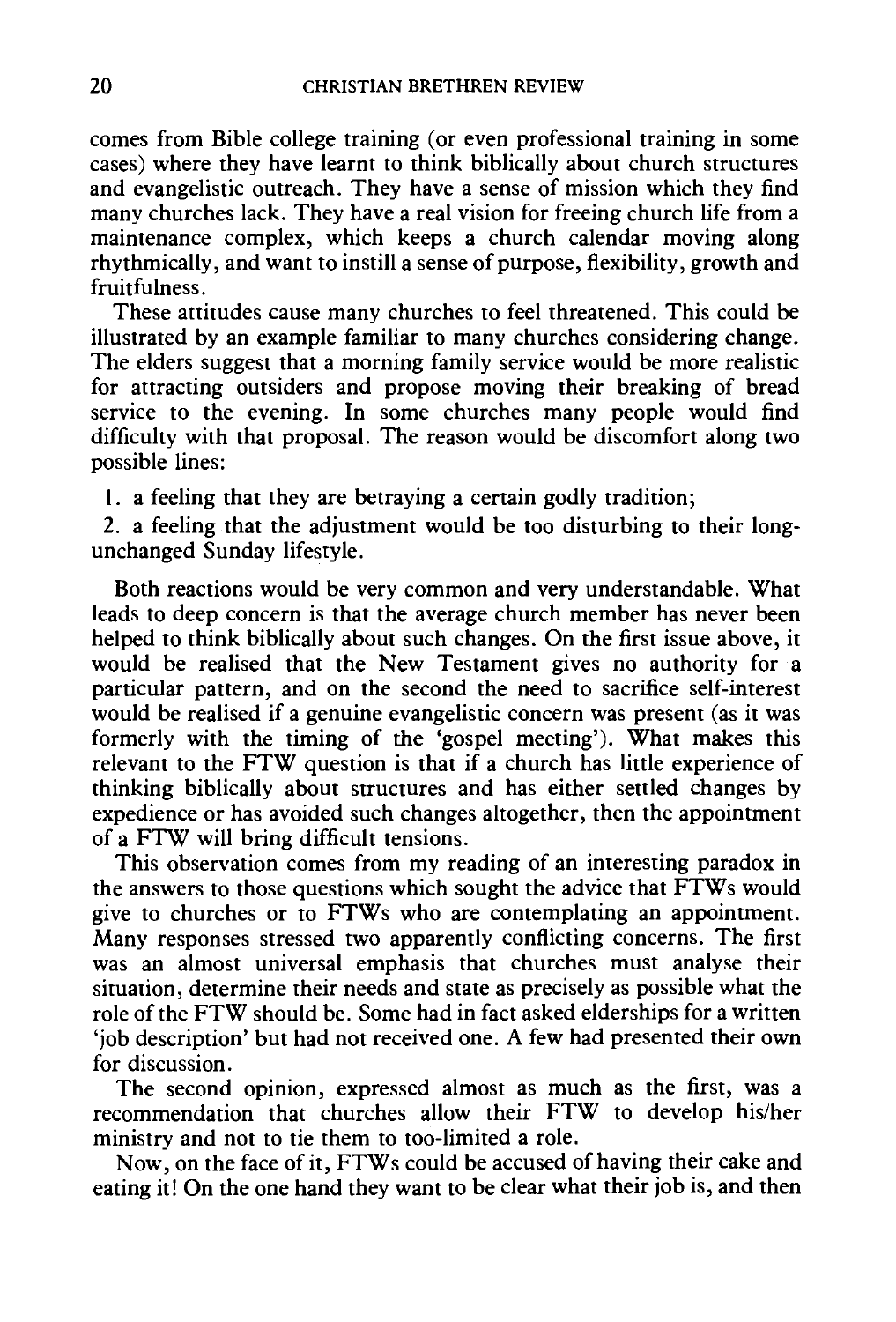they say that the churches should not tie them to it! These responses however seem to say two clear things about our current church life.

First, why do so many FTWs stress the need for a clear job description? Isn't it because church leaders are not used to analysing their real situation? Many FTWs have found it difficult to elicit any clear idea as to what extent their roles would include teaching, pastoral care, administrative responsibilities etc. There is little doubt that many elderships have never discussed these issues. They have some understanding that there is a given Brethren norm but act as though it is unspiritual to define these New Testament ministries or to acknowledge the marked way in which the New Testament anticipates that the Holy Spirit will equip members of the church. What lies behind the FTWs' request for clarification seems to be a conviction that leaders need to be much more conscious of the Spirit's pledged intention to guide his church by particular gifts and ministries for which the church needs to seek particular guidance, rather than through a group of elders who tend to work at jobs by rota, who have little idea of any policy of pastoral care, and who actually shrink from any specific honest analysis of why they are seeing progress or decline.

Second, why do FTWs want their role to develop freely? Why do many wish to see an element of growth and change built into their ministry? Here the thinking of the church and the FTW may be dangerously at odds. The church may see the appointment of a FTW as a change of very significant proportions in itself. They imagine and hope that evangelism, attendance at services and spiritual life will all be measurably improved but that the structure of the church will not greatly change. They look for a halt to decline and a move forward in their accepted pattern of church life. The FTW on the other hand sees his coming as only the beginning of change. He will want to help members to see change not as a necessary evil to be indulged in infrequently but as a constant of a healthy church life. .

Doesn't discussion about FTWs among the Brethren need to distinguish between two areas which need attention? The distinction has already been made in the second paragraph above. On the one hand there are the questions of procedure—training, recruiting, interviewing, defining the task, financial arrangements, varieties of ministry etc, faced by any denomination. On the other hand, there is the issue of flexibility and freedom in Brethren church life. This goes far beyond the appointment of FTWs. It explains the comment: 'Don't look for a "pastor" as the "answer". He will be most use where the church is already on the right lines.' The 'right lines' must start much further back than this questionnaire!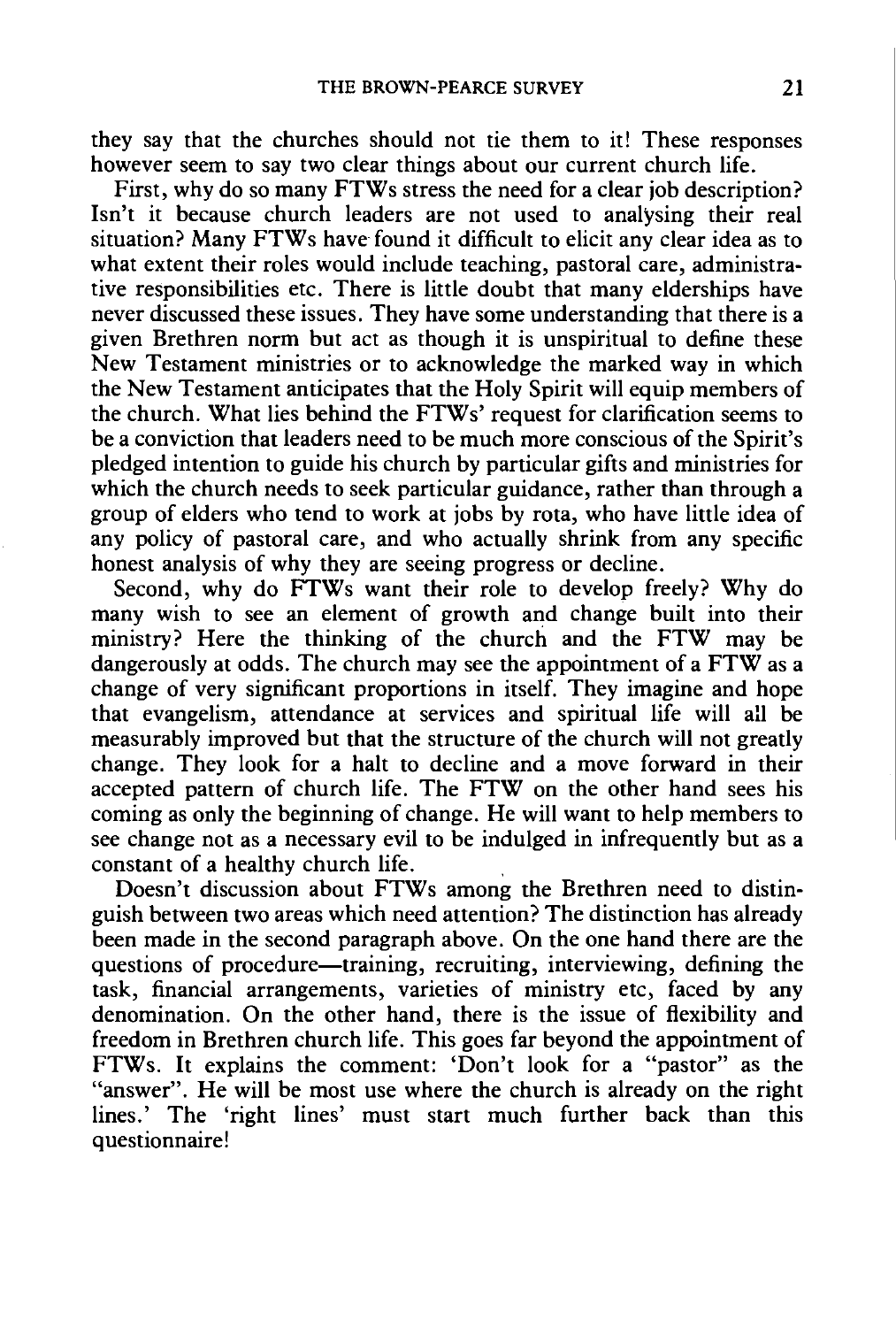#### **Appendix**

49, Nathans Road, Wembley, **Middx** HA03RZ

## Subject: Survey of Full-time Resident Workers in Christian Brethren Churches

#### Dear

The number of workers attached full-time to a particular Christian Brethren church has been growing rapidly over the past few years, and the numbers of churches expressing interest in the idea is also growing apace. For a while it has been felt that it would be beneficial as an aid to both workers and churches as well as those thinking of 'taking the plunge,' if more were known about the methods of making appointments, roles adopted and required, financial arrangements used etc.

This survey is the first stage of fieldwork for a wider project on the establishment of full-time worker ministries in our churches sponsored by the Christian Brethren Research Fellowship. By initiating such a survey we are not trying to predict a trend or apply pressure in a particular direction. It is an exercise to learn more of the Spirit's leading in the churches and to help each other share and test our methods so that we might be more effective in the Lord's service.

We are writing to you to ask for your cooperation with this survey. One of the most difficult questions to answer is exactly who is a 'full-time resident worker attached to a church'. For example does 'full-time' mean that 100% of his/her time and attention is given to the one church or if not at what stage does the volume of other activities such as preaching mean that the person is really an 'itinerant with a home base'. We have in the end quite arbitrarily decided that someone who devotes at least three quarters of his/her time to one church should qualify as a 'full-time resident worker'. Should you fall into this category we'd like you to complete the attached questionnaire. Of course an undertaking of this kind is full of difficult and potentially embarrassing questions. It is sometimes hard to understand what is meant by a question and at other times it is only too plain. We assure you of confidentiality, in that, although we have a list of people we have sent questionnaires to, by using a 'third party' reply system we shall not be able to identify any person on the list with any specific questionnaire received back nor shall we know who has replied (unless of course you wish to relinquish your confidentiality voluntarily).